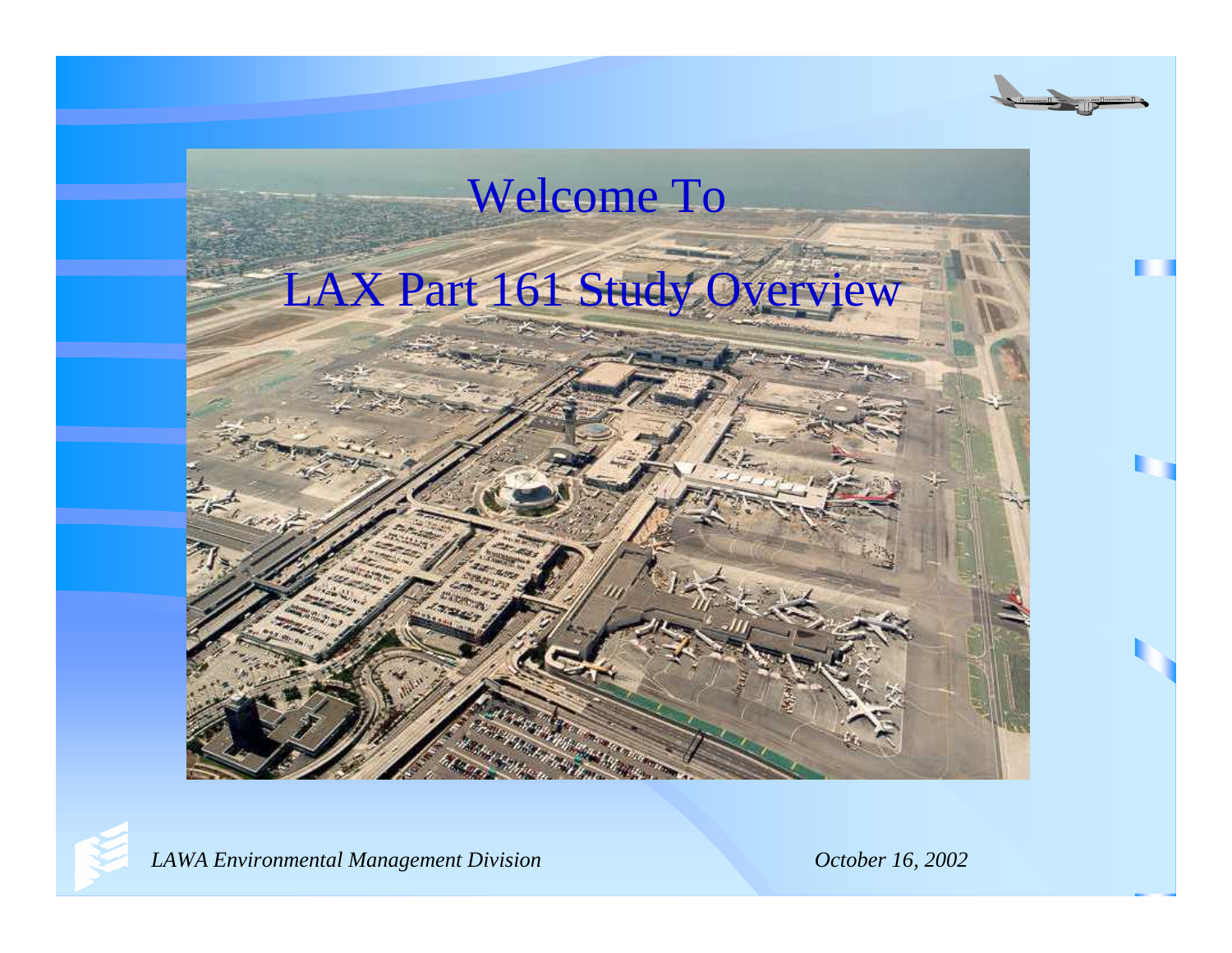



# LAX Part 161 Study LAX/Community Noise Roundtable Noise Subcommittee October 16, 2002

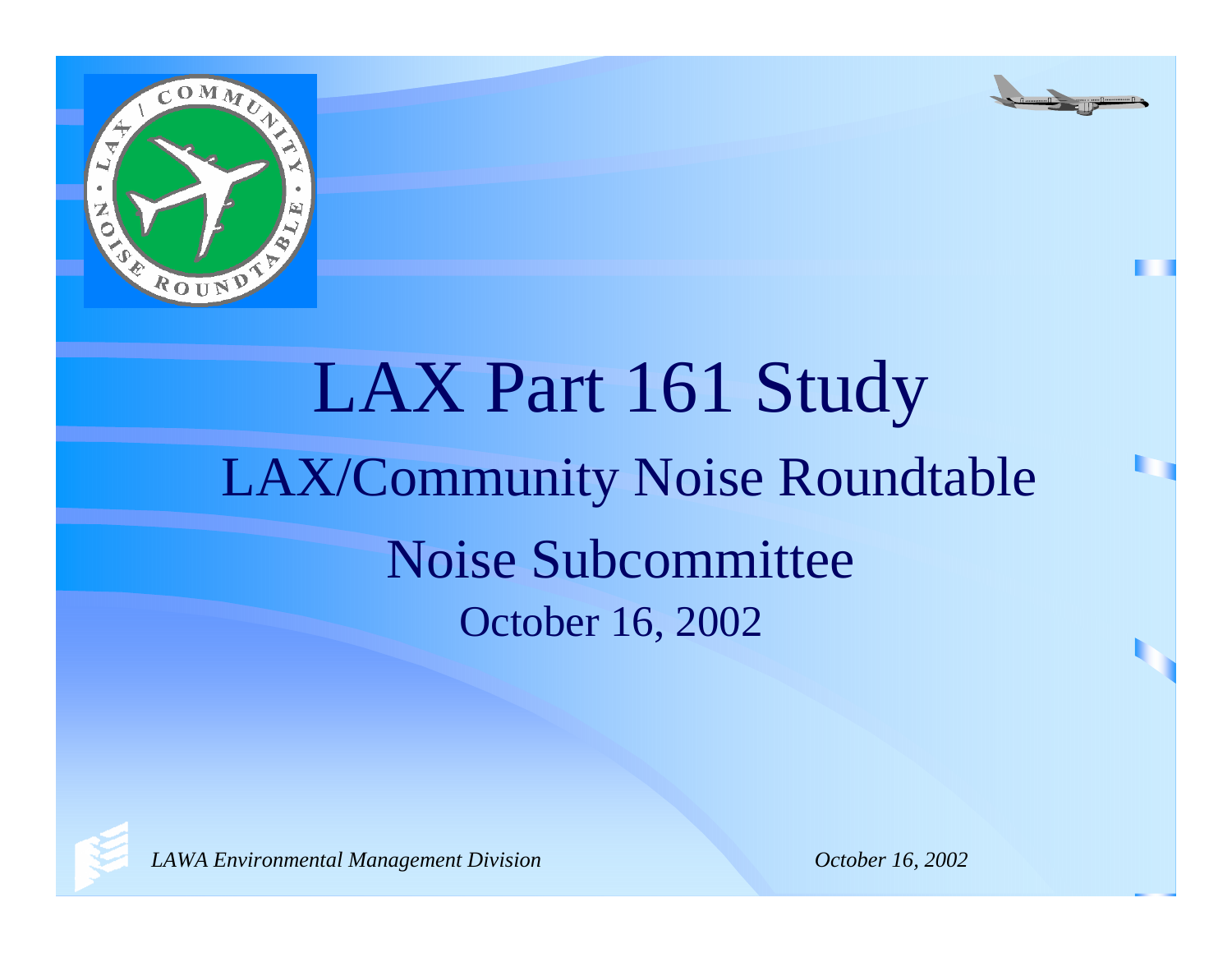

# Reasons for LAX Part 161 Study

- Item I.4 of the Roundtable Work Plan
- LAWA Agreed to the Study in its MOU with the City of Inglewood

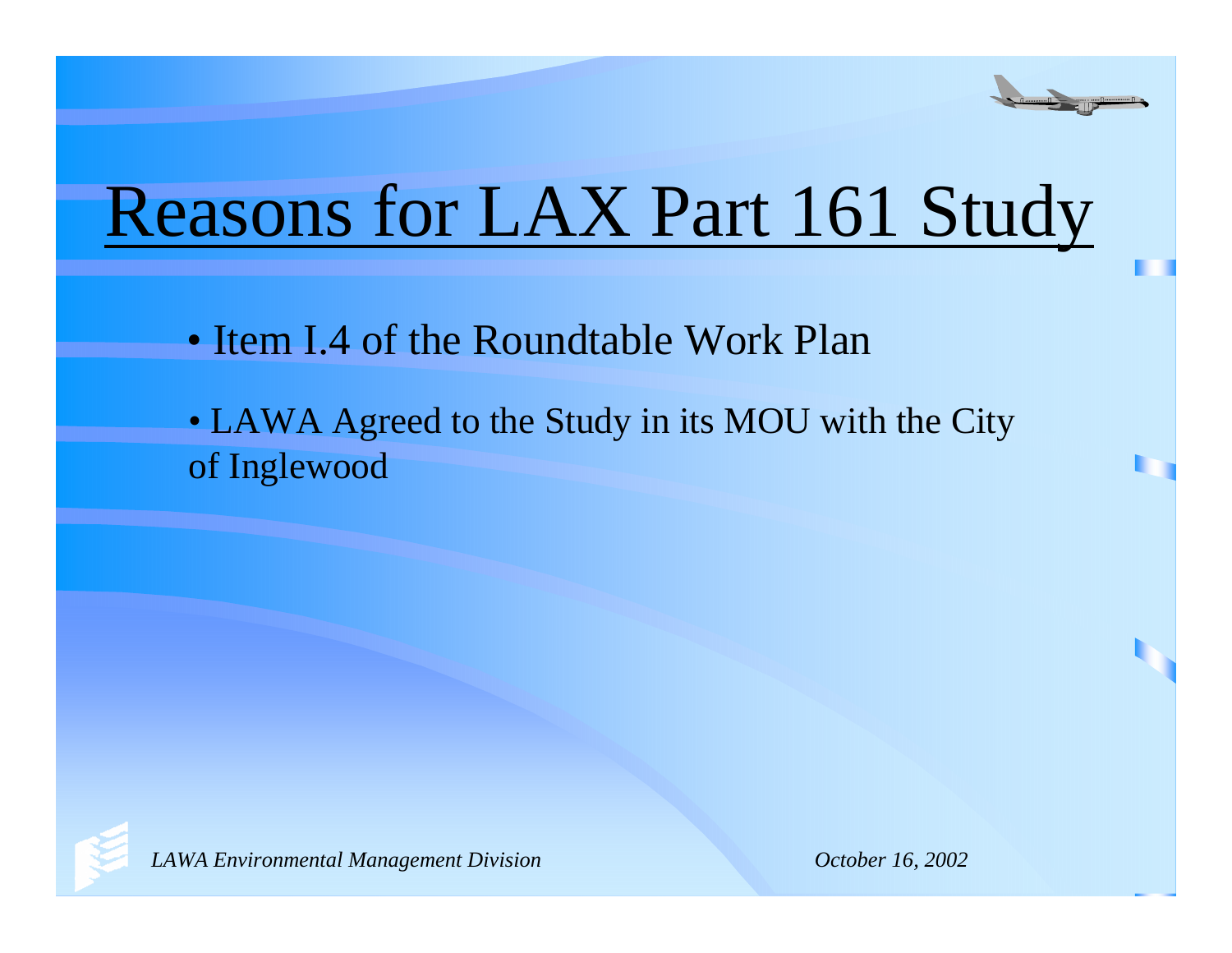# Objective of a Part 161 Study To Obtain FAA Approval to Implement a Noise and Access Restriction on Stage-3 Aircraft

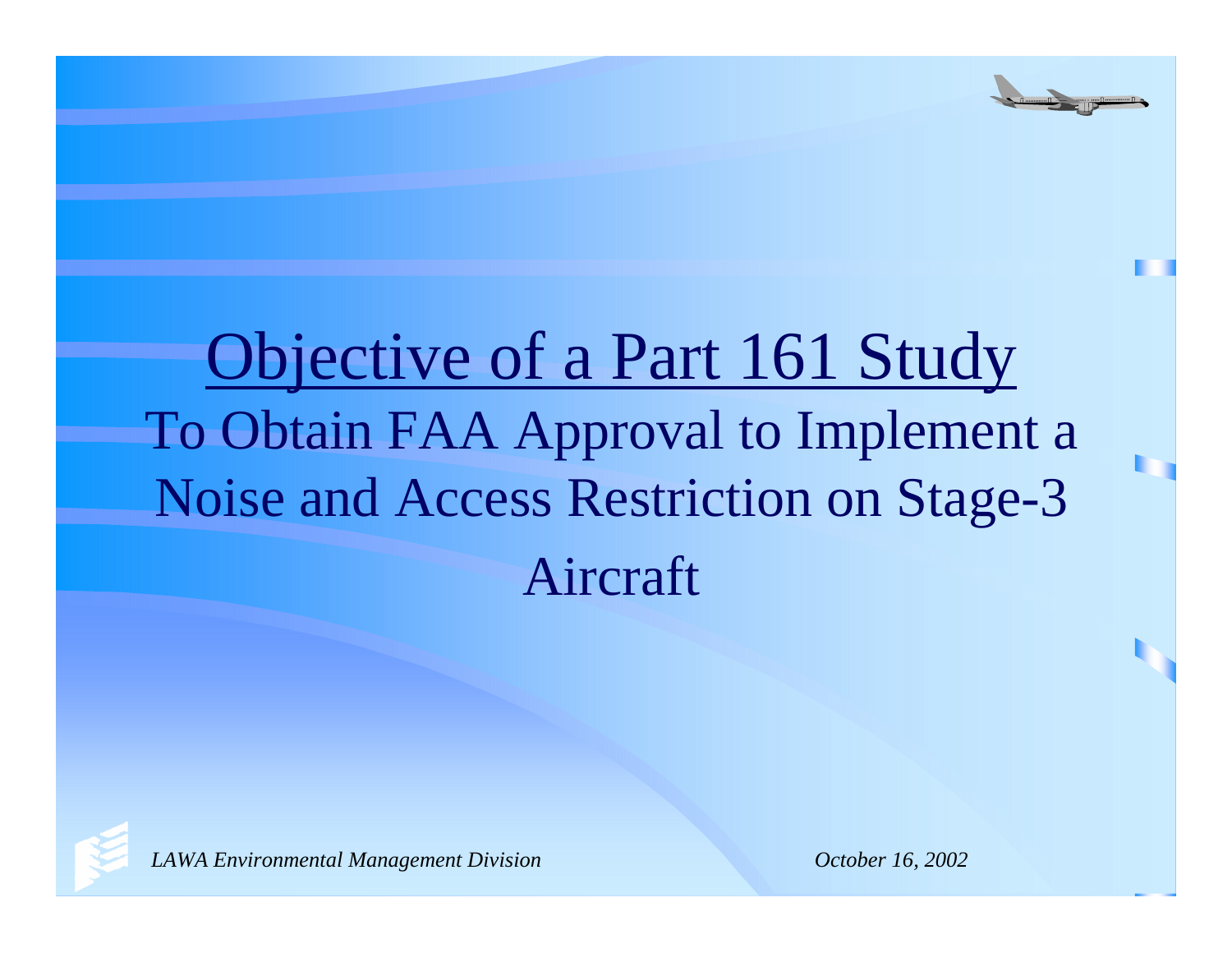Why do a Part 161 Study The Airport Noise and Capacity Act of 1990 (ANCA) preempts airport proprietors from implementing any noise and access restrictions on Stage-3 aircraft without Federal Aviation Administration approval.

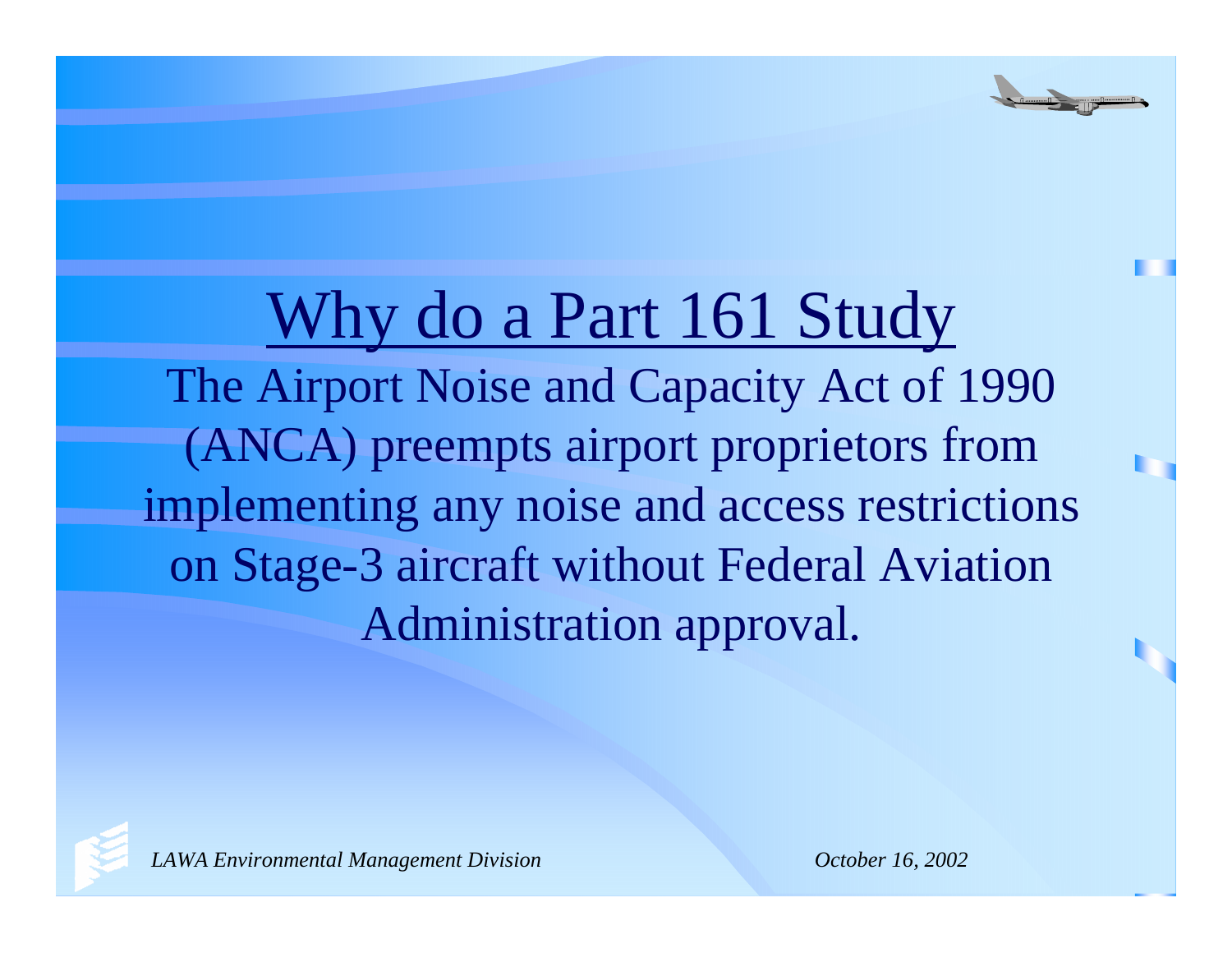Goal of LAX Part 161 Study To prohibit the east departure of all aircraft, with certain exemptions, between the hours of 12:00 a.m (Midnight) to 6:30 a.m when LAX is in Over Ocean-Operations or when it remains in Westerly Operations during these hours.

This is known as the *Proposed Restriction*

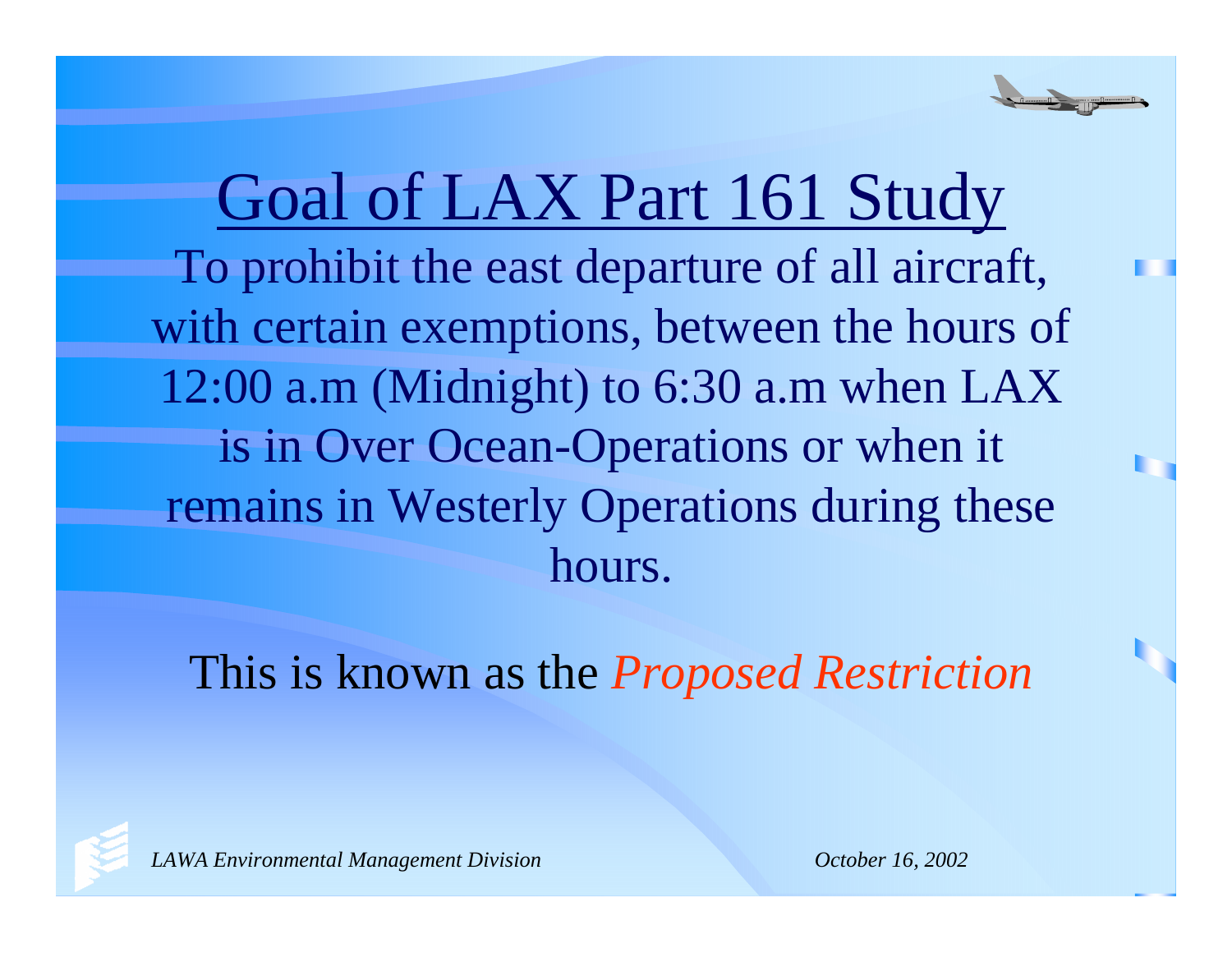# When Will the *Proposed Restriction* NOT be in effect?

When LAX has "turned around" and is in Easterly Operations

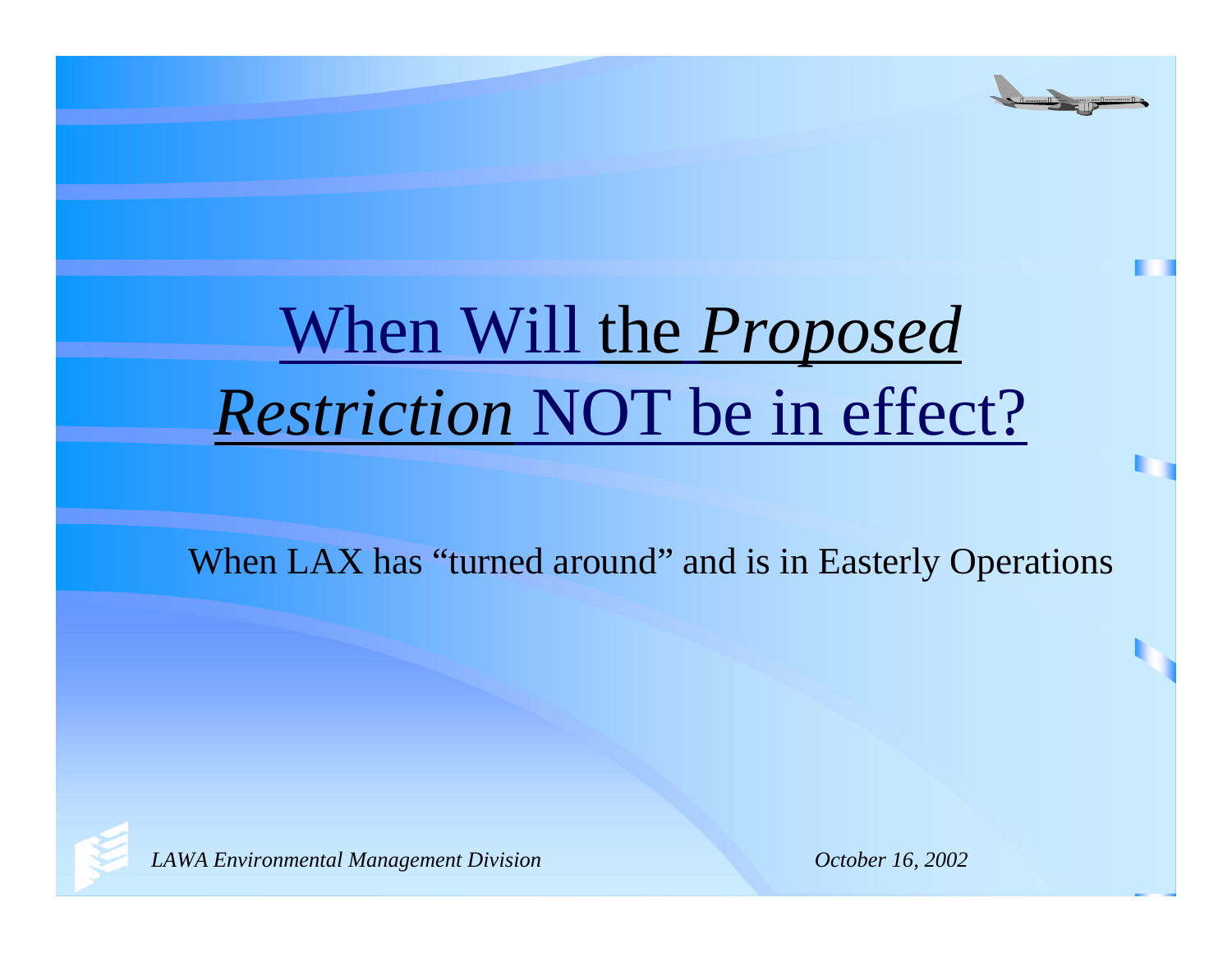

## Which Aircraft Will Be Exempt

- Military Aircraft
- Medical/mercy flights
- Government owned/operated aircraft involved in:
	- Law Enforcement
	- Fire/rescue operations
	- Other emergency operations

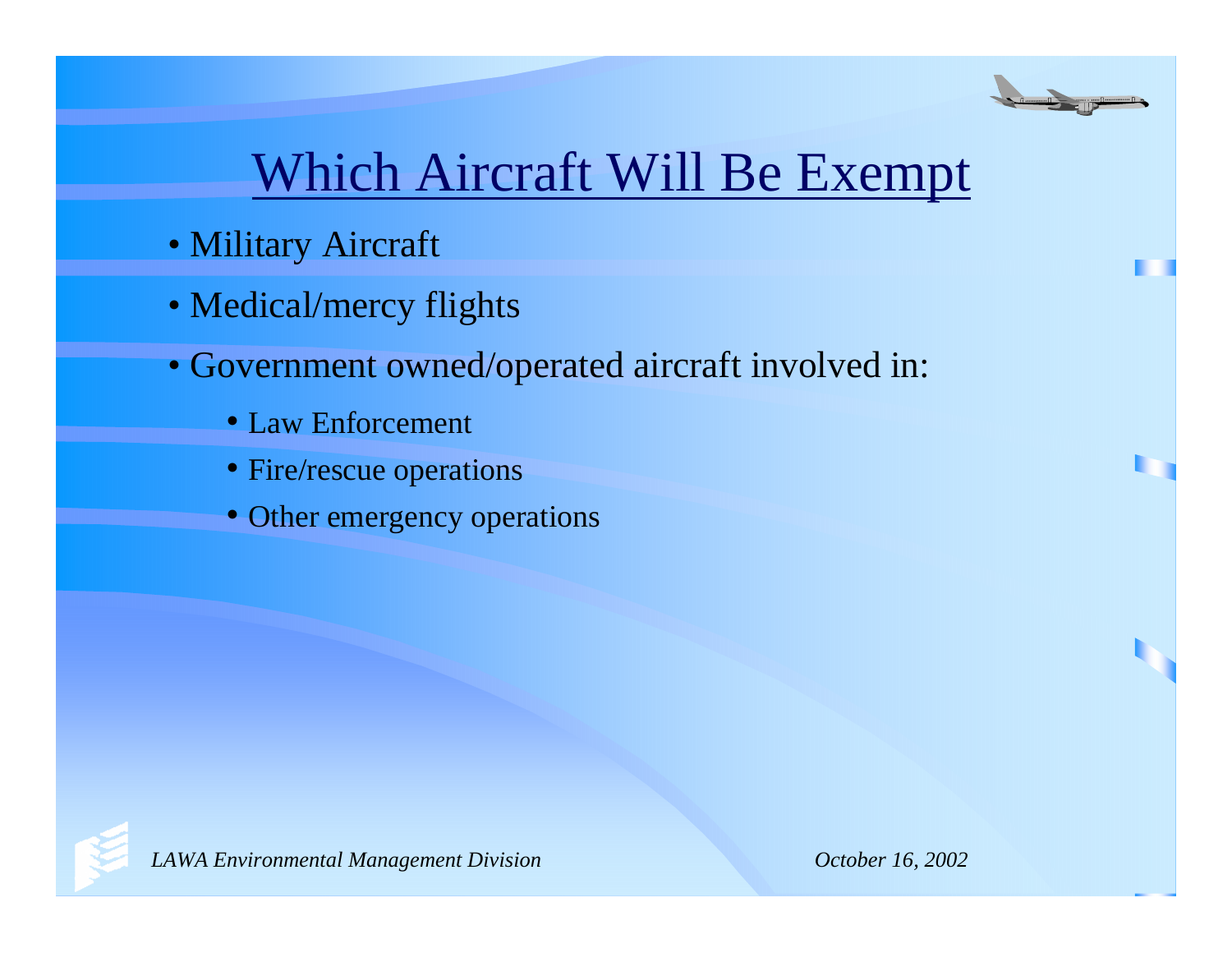# LAX Proposed Restriction

- The specifics have not yet been determined
- The *Proposed Restriction* could be established by:
	- City Ordinance
	- Airport Regulation
	- Lease Conditions
	- Airport Use Agreement Conditions
- The *Proposed Restriction* will have sanctions for noncompliance
- The *Proposed Restriction* does not bind the FAA

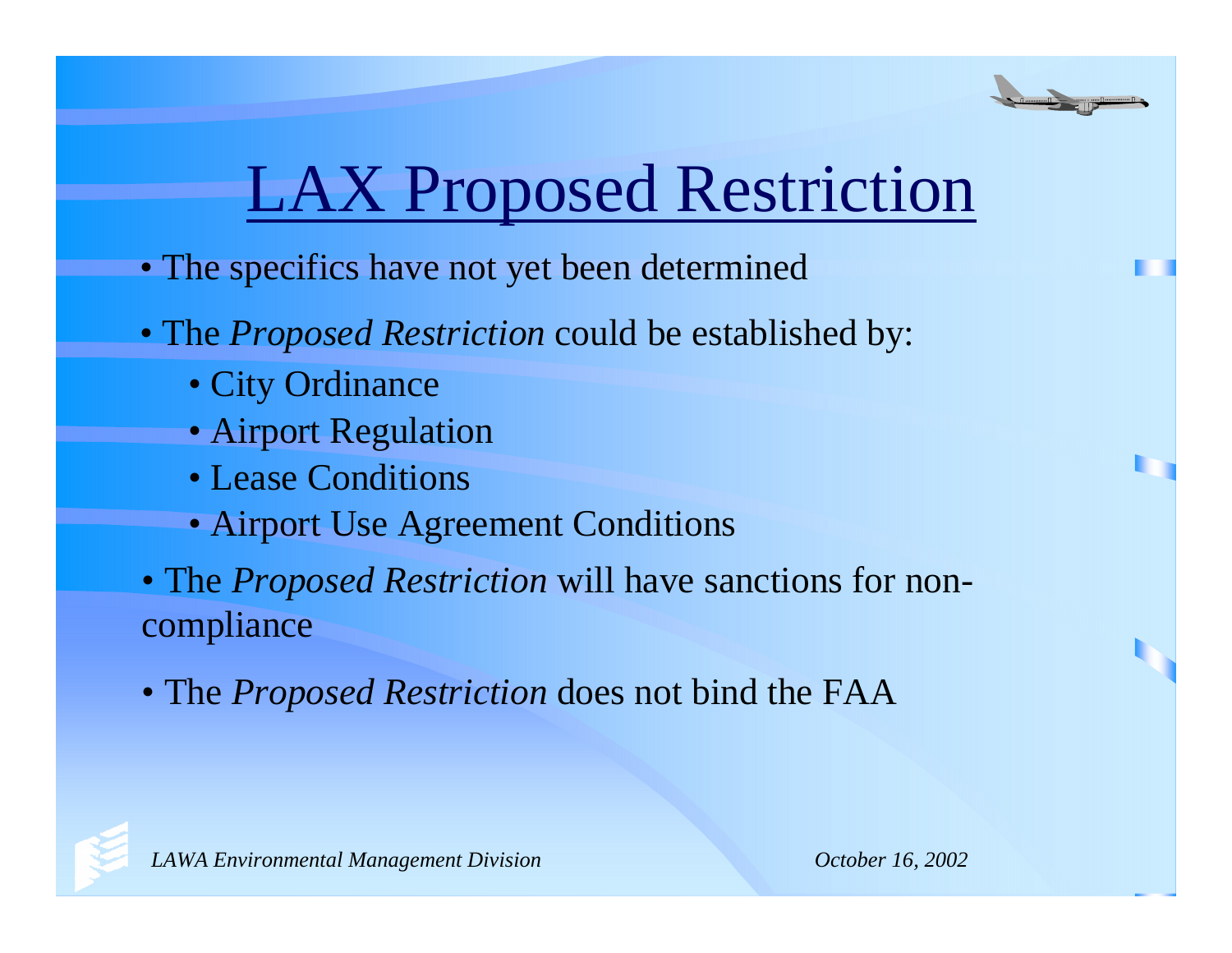

# LAX Proposed Restriction

Possible Penalties for Non-Compliance

- Criminal Misdemeanor Penalties
- Civil Penalties
- Increased Landing Fees
- Denial of Use of LAX for Repeated Violations
- Require the Airline to Disclose Certain Information

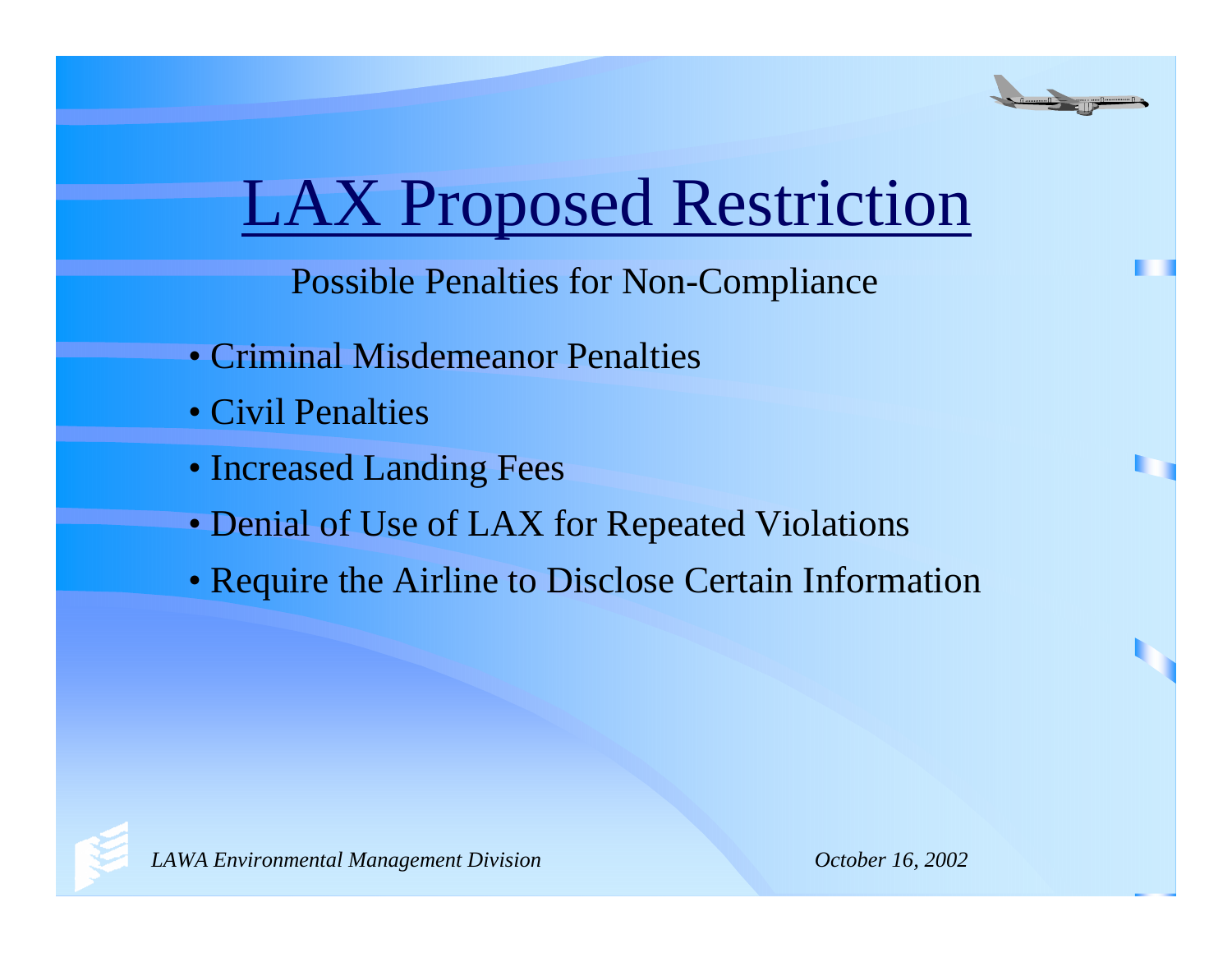

# FAR Part 161 Study Process Three General Elements

#### **Element 1**

• Collect Data and perform necessary analyses to justify the *Proposed Restriction*

• Explain the Environmental and Economic Impacts of the *Proposed Restriction*

• Prepare the required reports and application materials

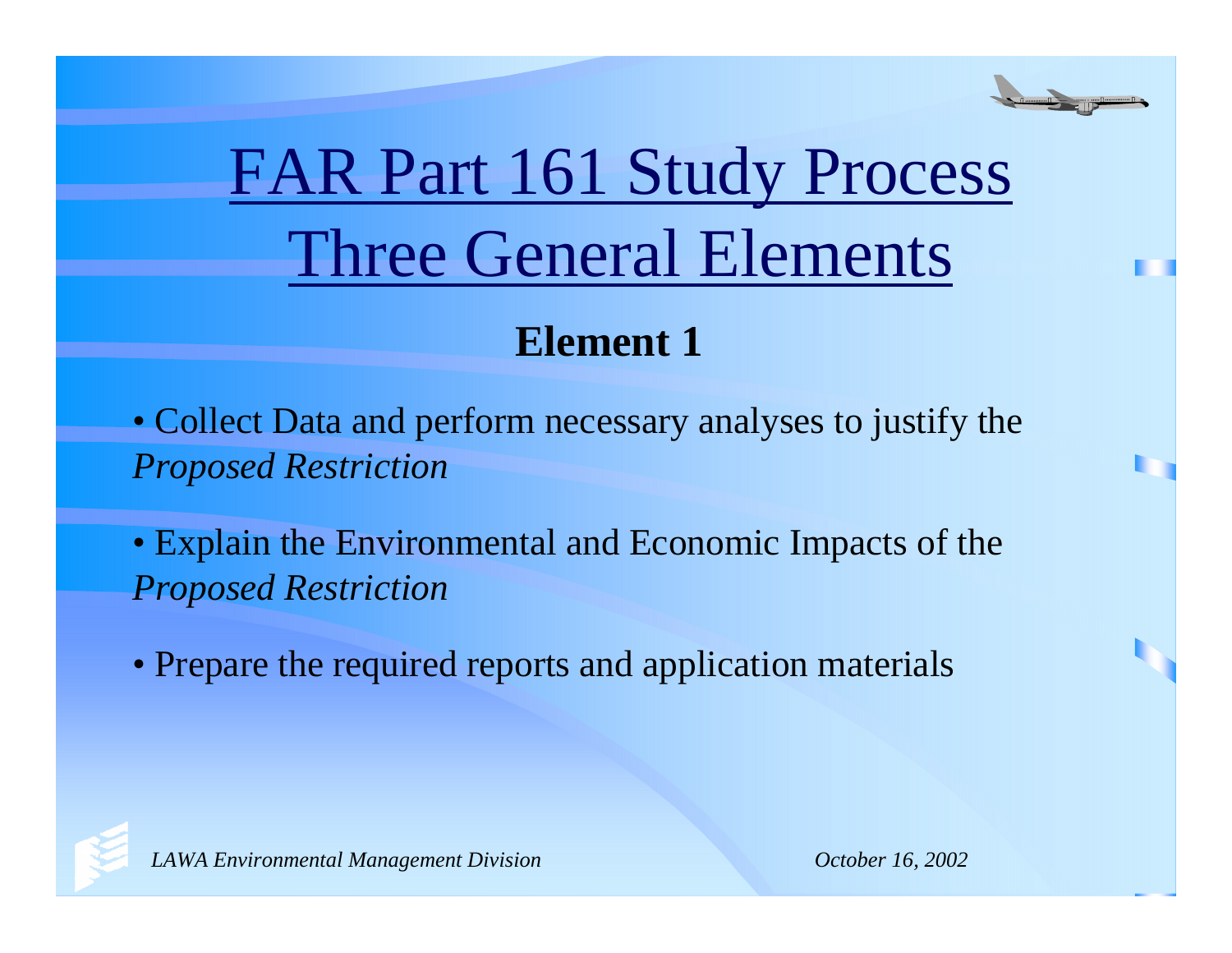

# Part 161 Process Elements

### **Element 2**

- Notify the Public, Airport Stakeholders and the FAA
- Allow sufficient time for comment on the *Proposed Restriction*

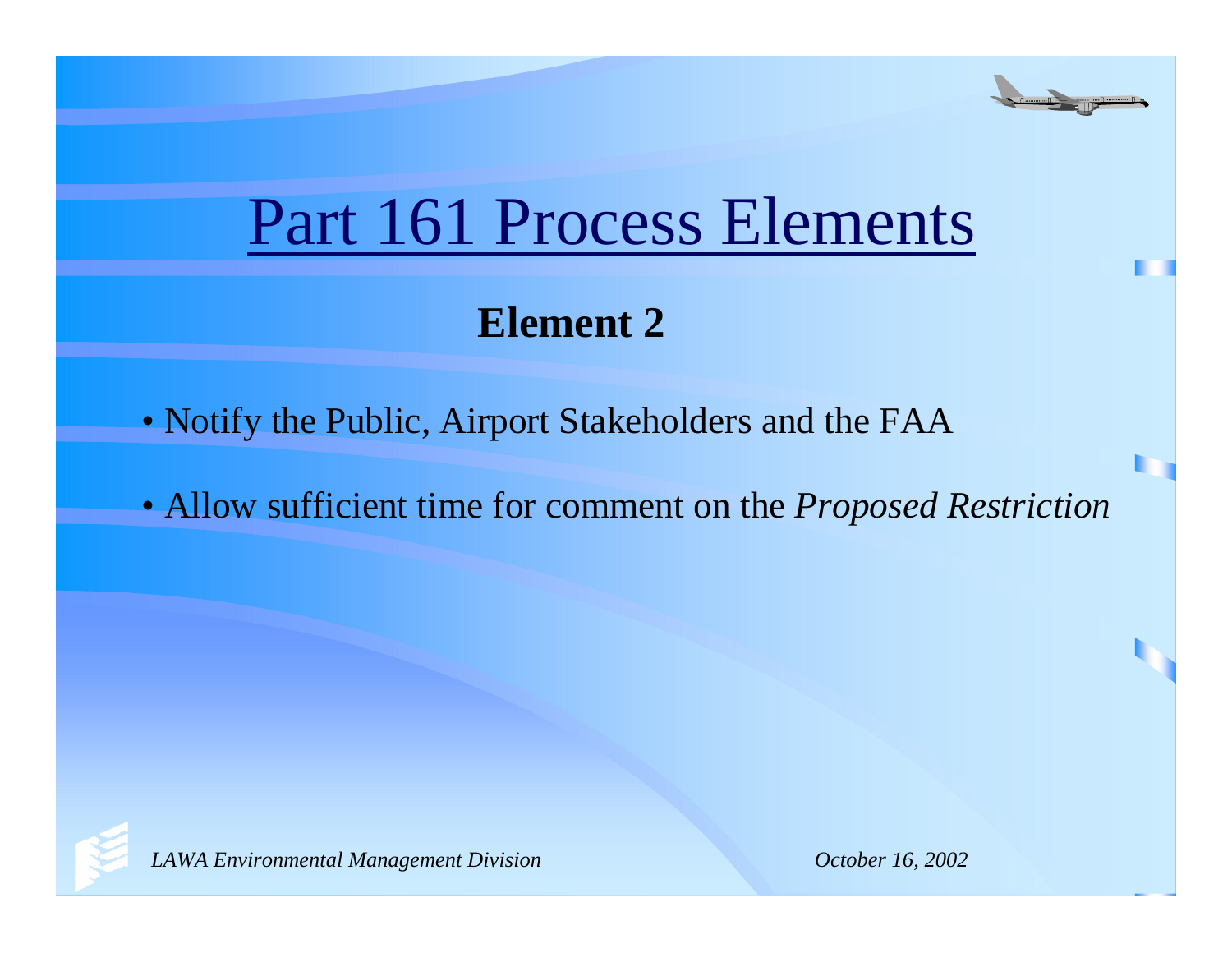

## Part 161 Process Elements

#### **Element 3**

Submit the *Proposed Restriction* and Supporting Documentation to the FAA for Review and Approval

The FAA will **NOT** approve and LAWA **CANNOT** implement the *Proposed Restriction* unless it has complied with all three elements

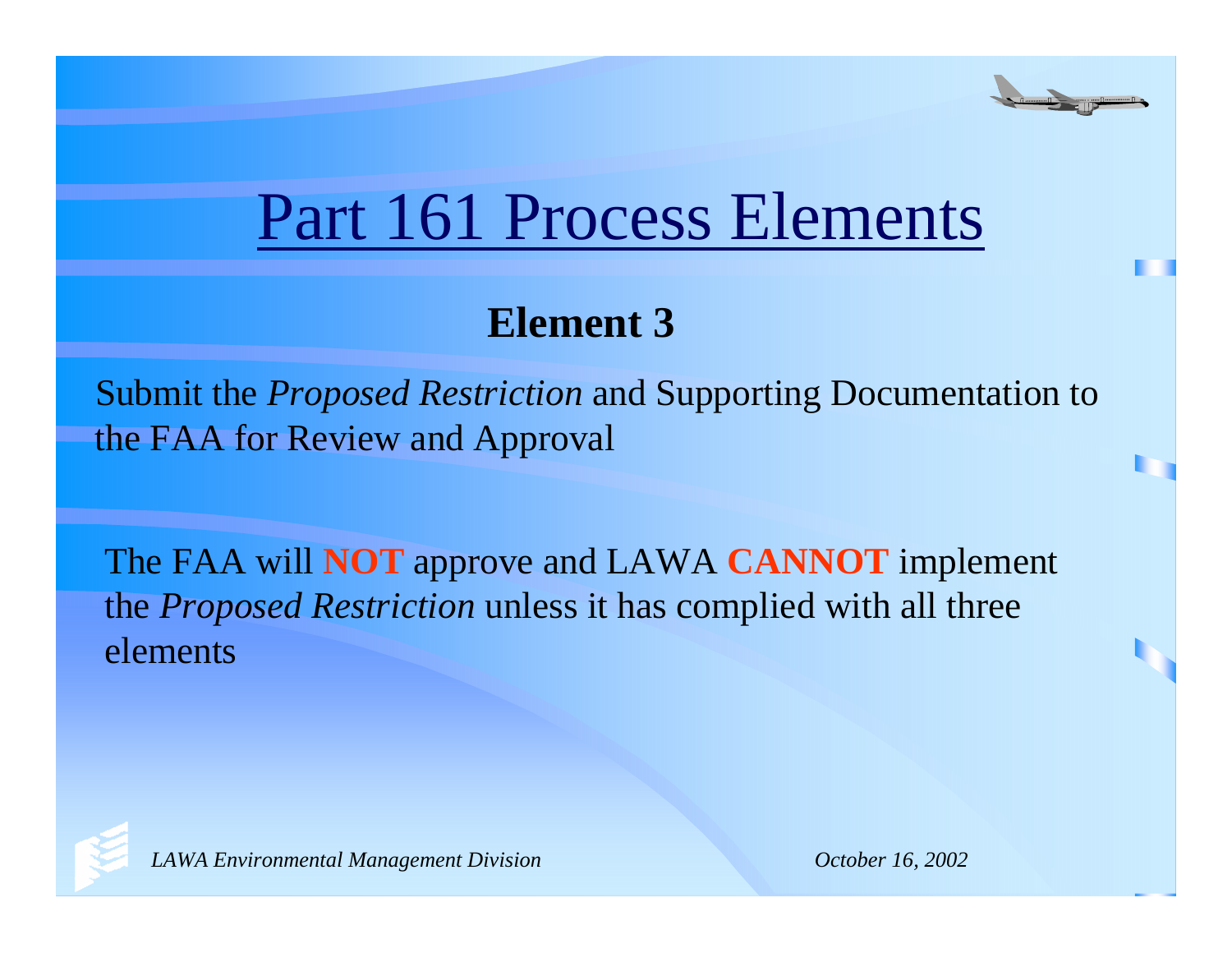

## Part 161 Statutory Requirements

In order to obtain FAA approval of the *Proposed Restriction* LAWA must demonstrate that it satisfies the six statutory conditions set forth in ANCA.

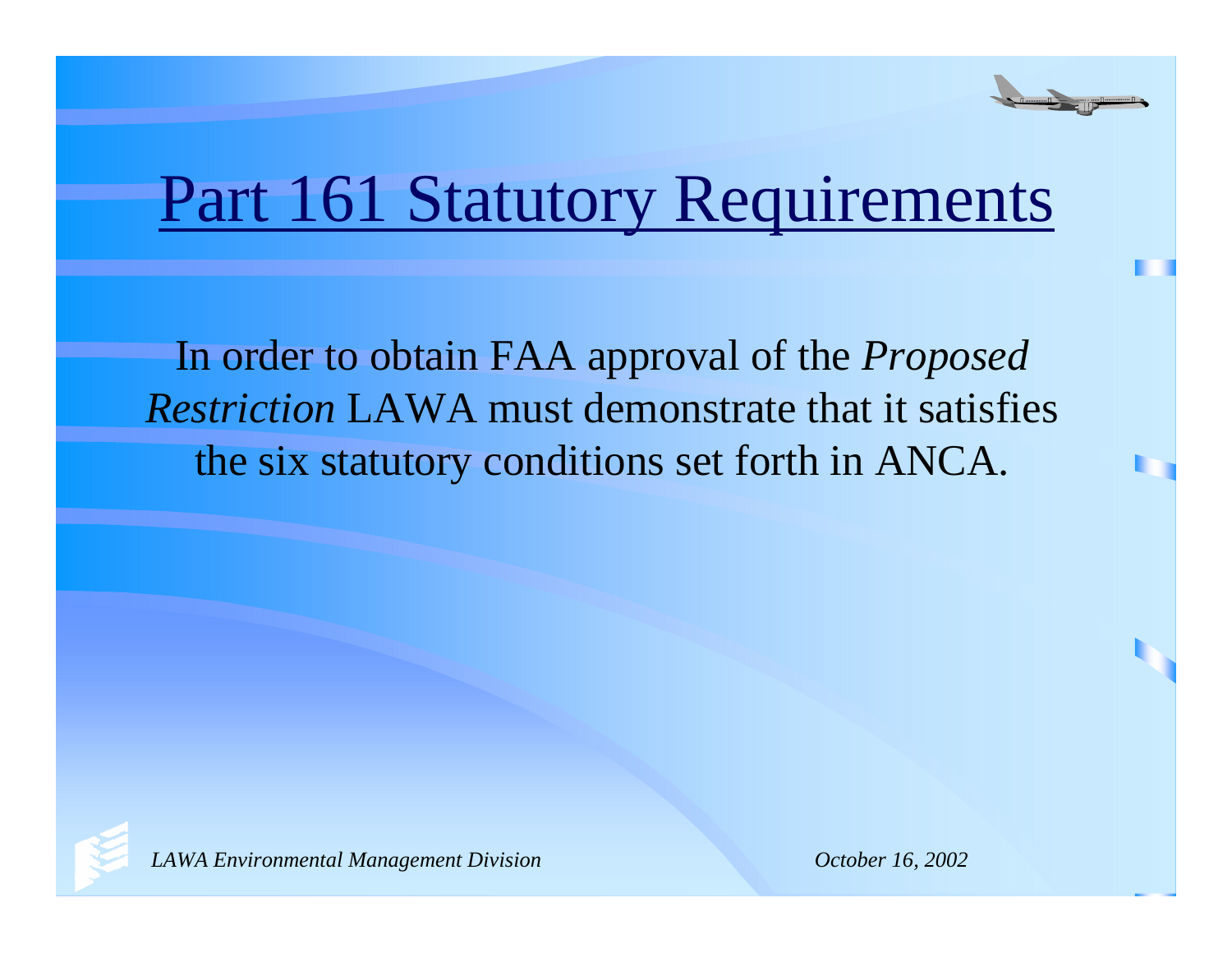

## Part 161 Statutory Requirements

Therefore, LAWA must collect substantial evidence to prove that:

1. The *Proposed Restriction* is reasonable, nonarbitrary and nondiscriminatory.

2. The *Proposed Restriction* would not create an undue burden on interstate or foreign commerce.

3. The *Proposed Restriction* would maintain safe and efficient use of navigable airspace.

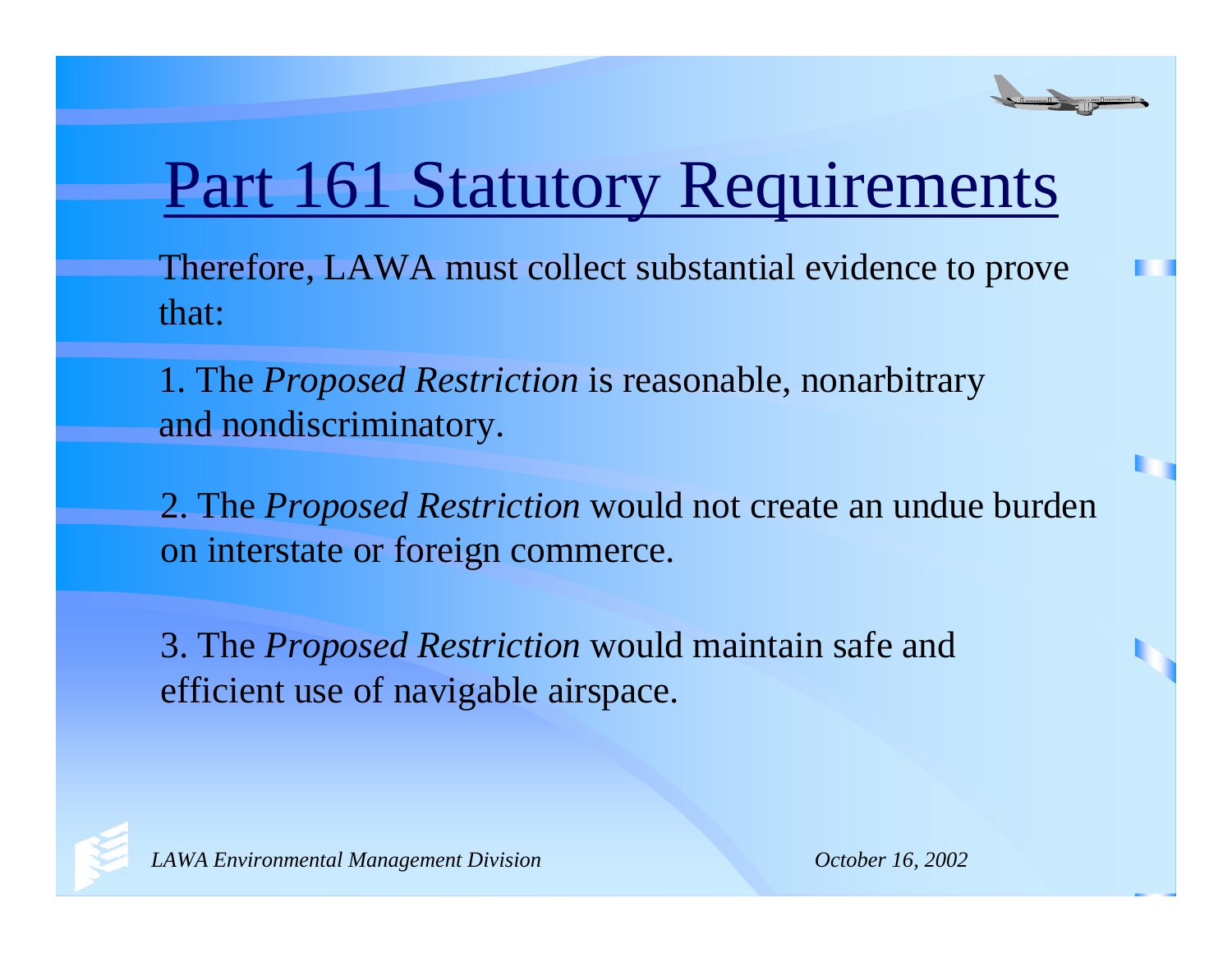# Part 161 Statutory Requirements

#### Continued

4. The *Proposed Restriction* would not conflict with any existing federal statute or regulation.

5. LAWA has provided adequate opportunity for public comment on the *Proposed Restriction*.

6. The *Proposed Restriction* does not create and undue burden on the national aviation system.

The FAA's Part 161 Regulations explain in detail the type of analysis LAWA must complete in order to satisfy the six statutory requirements of ANCA

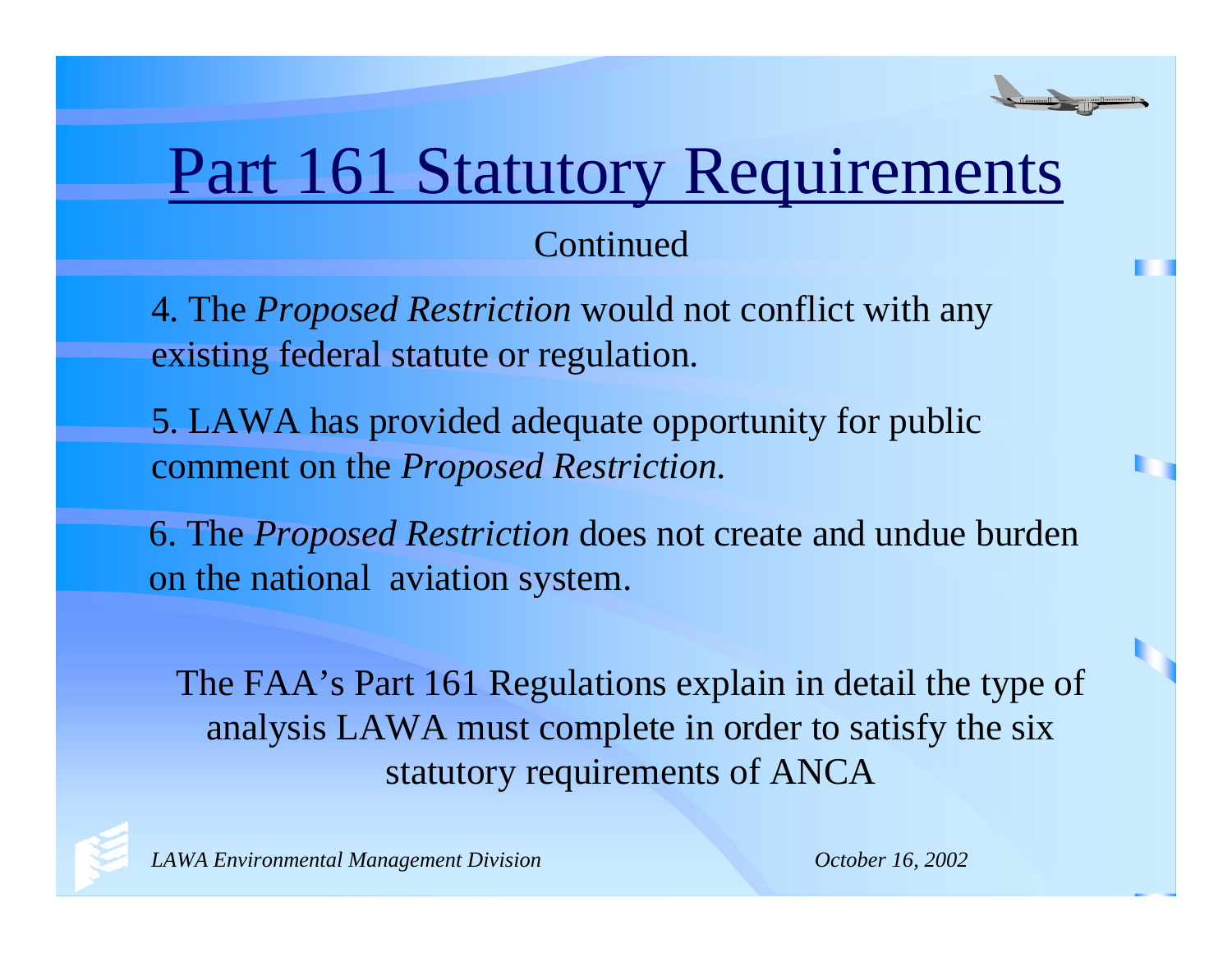

# Types of Analyses Required

### Five Types of Analyses

- Noise Analysis (Single event and DNL/CNEL)
- Airspace Analysis
- Legal Analysis
- Economic Cost/Benefit Analysis
- Environmental Analysis (CEQA/NEPA?)

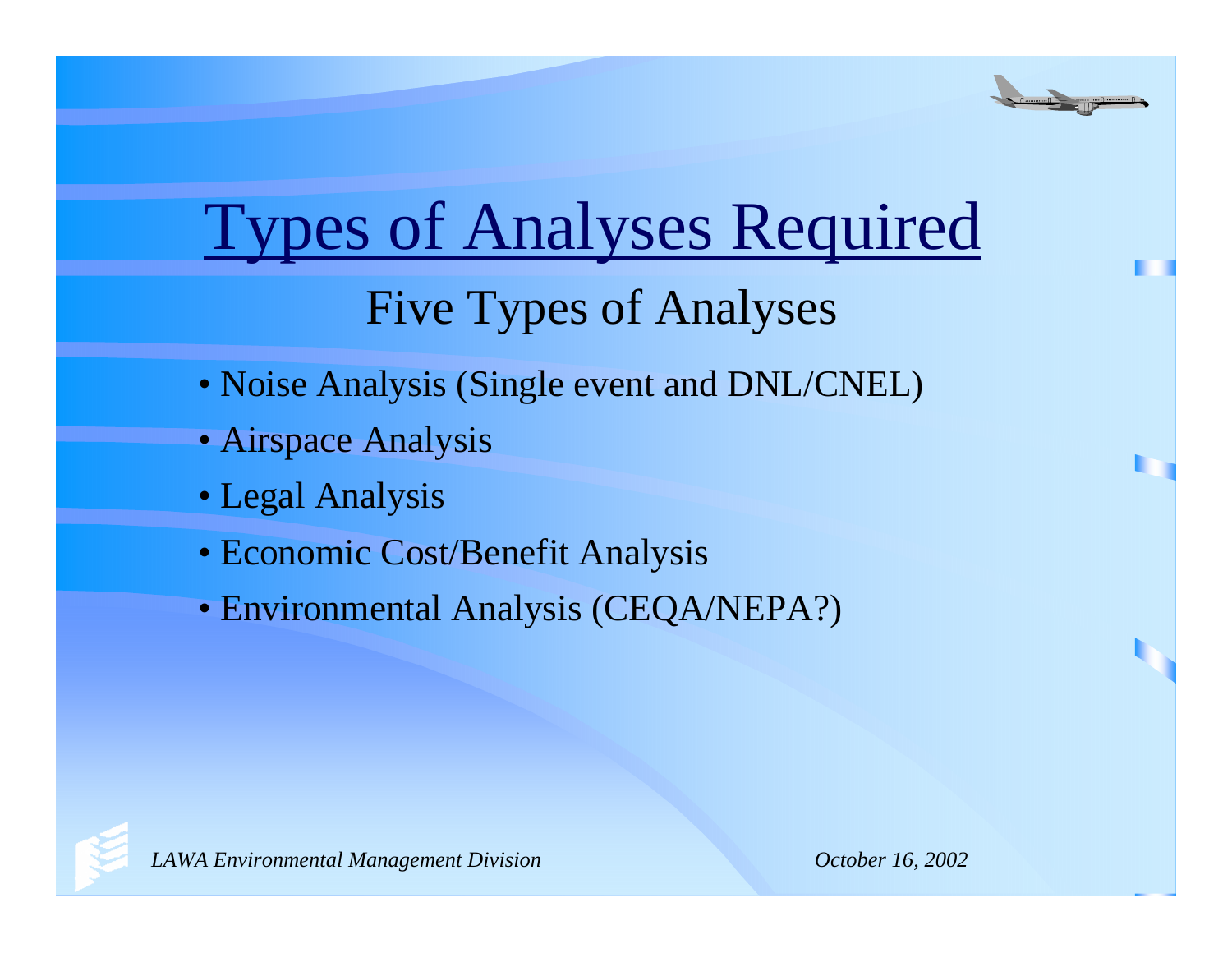

## Where Are We Now?

•RFP for LAX and VNY Part 161 Studies on the December 3rd BOAC Meeting for Approval

- Select Consultant or Consultants in Spring 2003
- Start the Study in Late Spring or Early Summer 2003
- Estimated 3 to 5 Years for Completion of the LAX Study

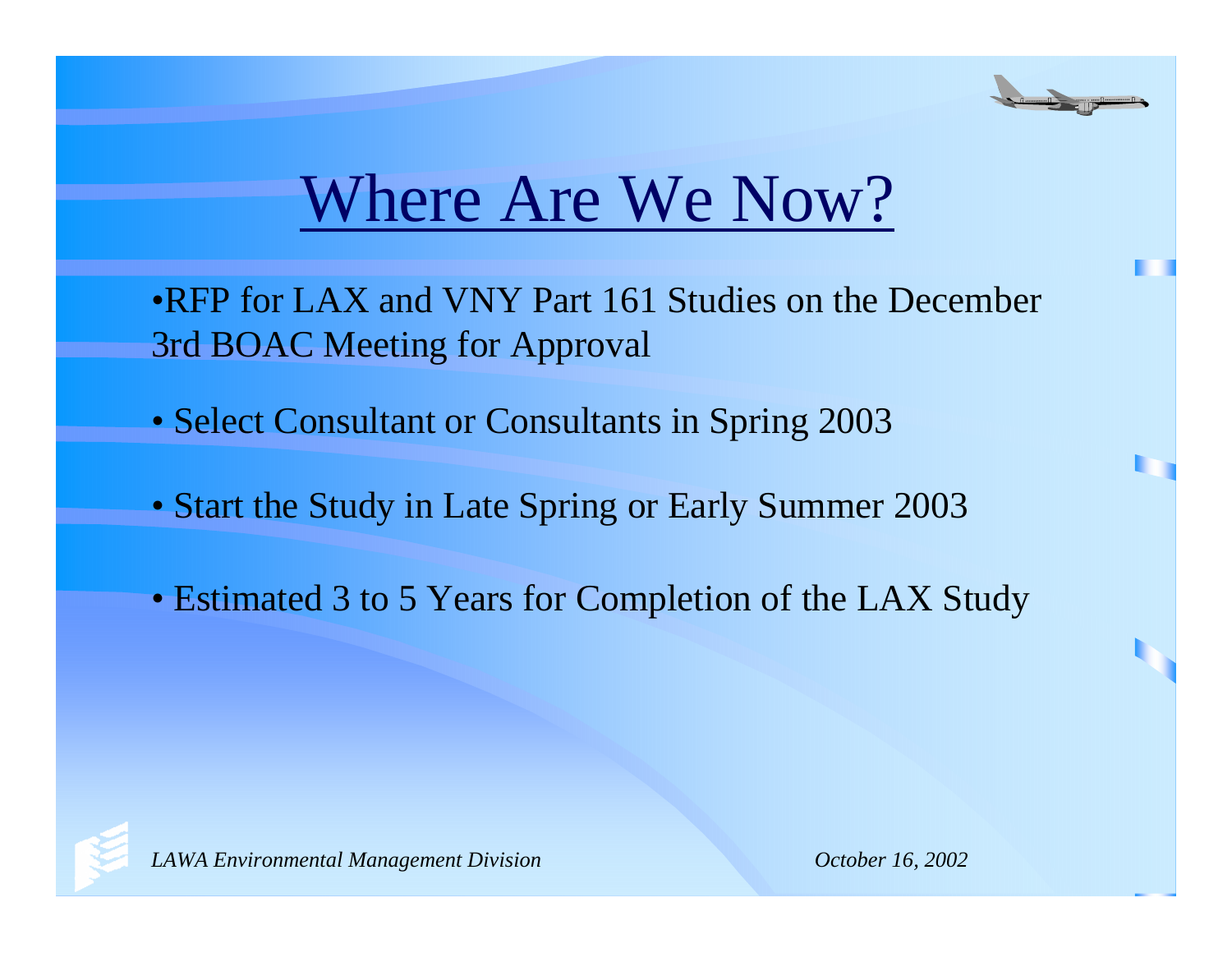